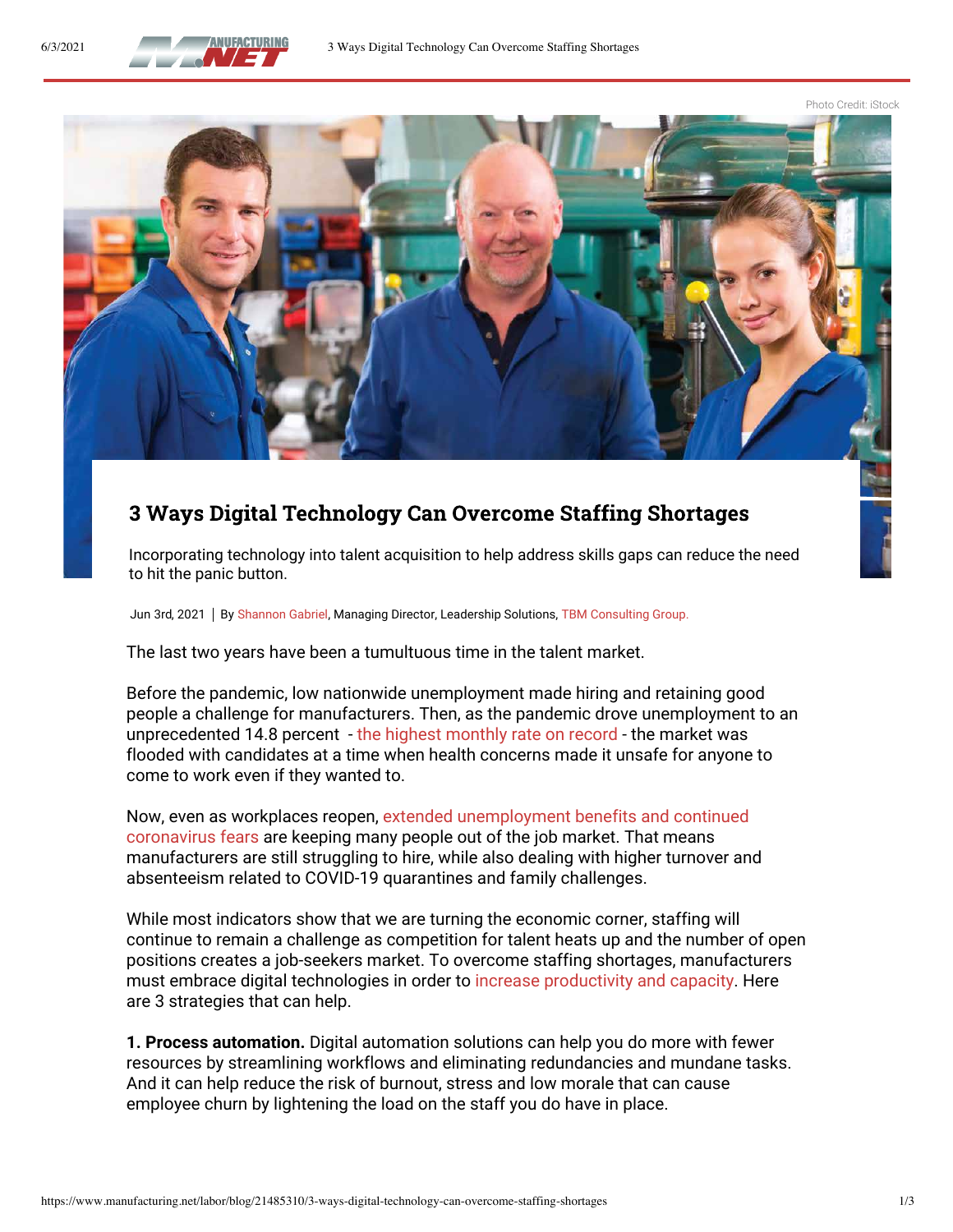

6/3/2021

For example, implementing Industrial Internet of Things (IIoT) technologies to monitor equipment and processes can reduce the need for human oversight. Or, automating workflows like maintenance requests or task tracking can help keep things moving forward while eliminating manual or redundant processes that are time-consuming and tedious. Both of these can increase HR efficiency by freeing up personnel to focus on mission-critical tasks.

While automation might require a bit of an investment, the potential ROI can make it worthwhile by both lowering full-time labor requirements and increasing productivity per hour by roughly 25 percent.

**2. Adopt a digital KPI strategy.** You can't fix what you can't see. Gaining real-time visibility into what's happening with key performance indicators (KPIs) can give you a window into a whole world of opportunities to optimize workflows and enhance productivity. Implementing a digital KPI management strategy can illuminate key metrics from absenteeism to material flow and cycle times and help you understand both operational and individual capacity.

By establishing a baseline, setting a benchmark or goal, and then monitoring performance as you make adjustments, a digital KPI strategy will help you analyze what's working and what's not. It can also help to pinpoint root causes for process inefficiencies, which may be earlier or later in the process than you originally thought. By creating this "digital thread" of information, you now have hard evidence to identify where issues lie and the ability to simulate solutions before fully committing to changes that may not work.

> **3.Digitize onboarding and training.** When talent is scarce, it's imperative to accelerate the process of getting the staff you do have up to speed and on the job as quickly as possible. Begin by assessing the talent and skills you already have to optimize current resources. Conduct a talent inventory and create a database of who can do what tasks or fill specific roles. Then, you can compare this against your current training programs to identify gaps, add new programs or cross-train existing staff.

> Next, implement digital training solutions that allow staff to access learning anytime, anywhere to make it as easy as possible for them to gain applicable new skills. With digital learning management solutions, employees can learn at their own pace and even on their own time. You can even incorporate video analytics recordings of work in progress to demonstrate proper procedures.

> This can be especially valuable for employees who are off work on mandatory quarantine with asymptomatic COVID-19 or a direct exposure with no illness. By giving staff access to remote training options, they can use the downtime for upskilling or cross-training. This not only allows you to shift staff around to cover deficits once they're cleared to return to work, but also gives employees a chance to bolster their own careers, which can fuel your leadership pipeline.